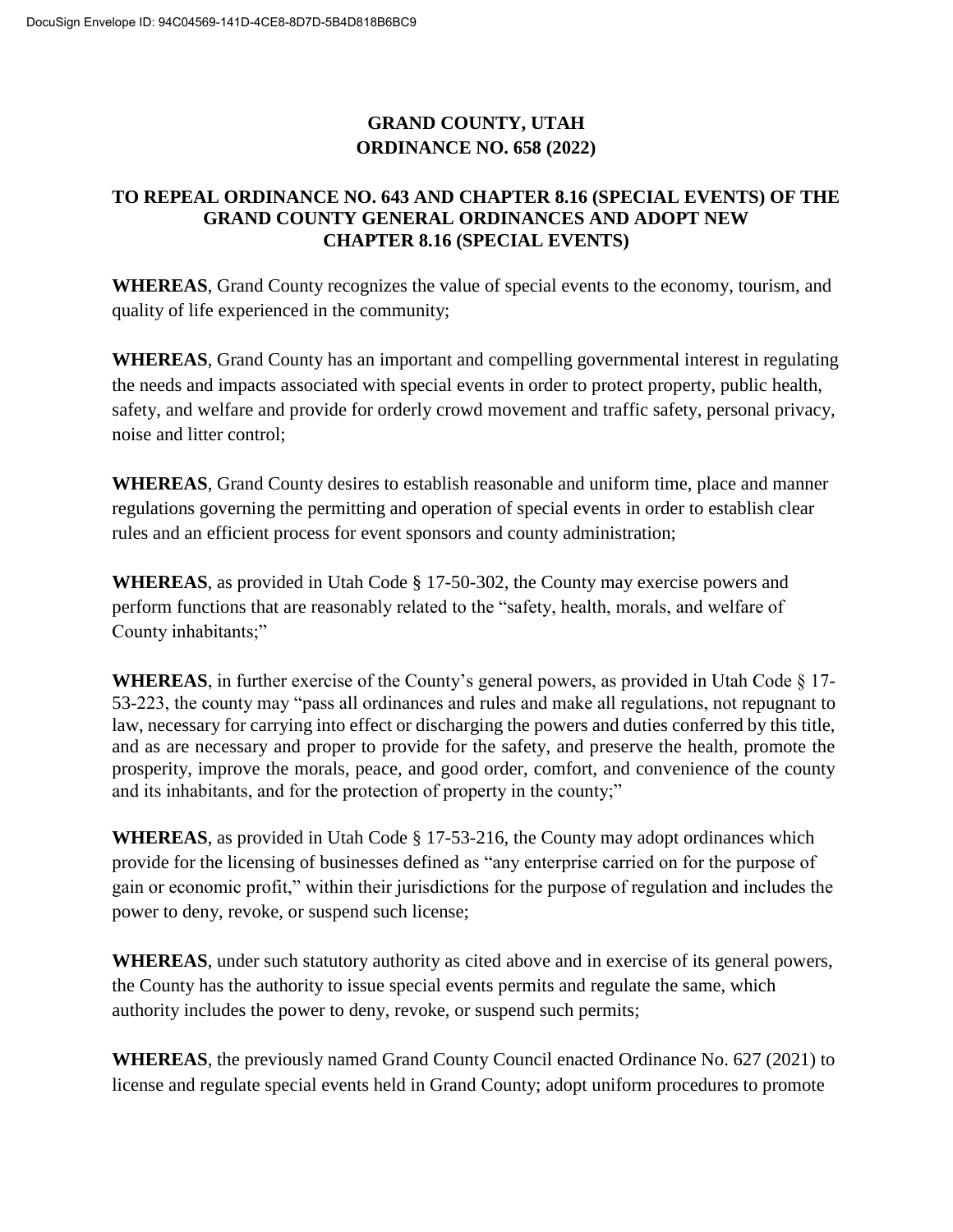and protect the rights of those organizing special events, those participating in them, and Grand County residents;

**WHEREAS**, the County repealed and replaced Ordinance No. 627 (2021) with Ordinance No. 637 (2021) to update Chapter 8.16 to restructure the Special Event Committee membership, and update COVID-19 guidelines;

**WHEREAS**, the County repealed and replaced Ordinance No. 637 (2021) with Ordinance No. 643 (2021) to update Chapter 8.16 to restructure to the modify the approval authority, review process and requirements, and update COVID-19 guidelines;

**WHEREAS**, the County seeks to update Chapter 8.16 to remove COVID-19 guidelines and requirements;

**WHEREAS**, the County Commission held a public meeting on April 19, 2022 to consider this matter; and

**WHEREAS**, the Grand County Commission has determined that it is in the best interests of the citizens of Grand County to repeal and replace Chapter 8.16 and Ordinance No. 643.

**NOW, THEREFORE, BE IT ORDAINED** that the Grand County Commission hereby:

- 1. Repeals Ordinance No. 643 and Chapter 8.16 (Special Events) of the Grand County General Ordinances; and
- 2. Adopts new Chapter 8.16 (Special Events) of the Grand County General Ordinances as set forth in *Exhibit A.*

**ADOPTED** by the Commission in a public meeting on April 15, 2022 as follows:

*Those voting aye: Hadler, Hedin, Kovash, McGann, Stock, Walker Those voting nay: Those absent: Clapper*

**Grand County Commission: ATTEST:**

 $\bigcap$ ac/al-

 $\overline{\phantom{a}}$ 4/20/2022 4/21/2022

Jacques Hadler, Chair Gabriel Woytek, Clerk/Auditor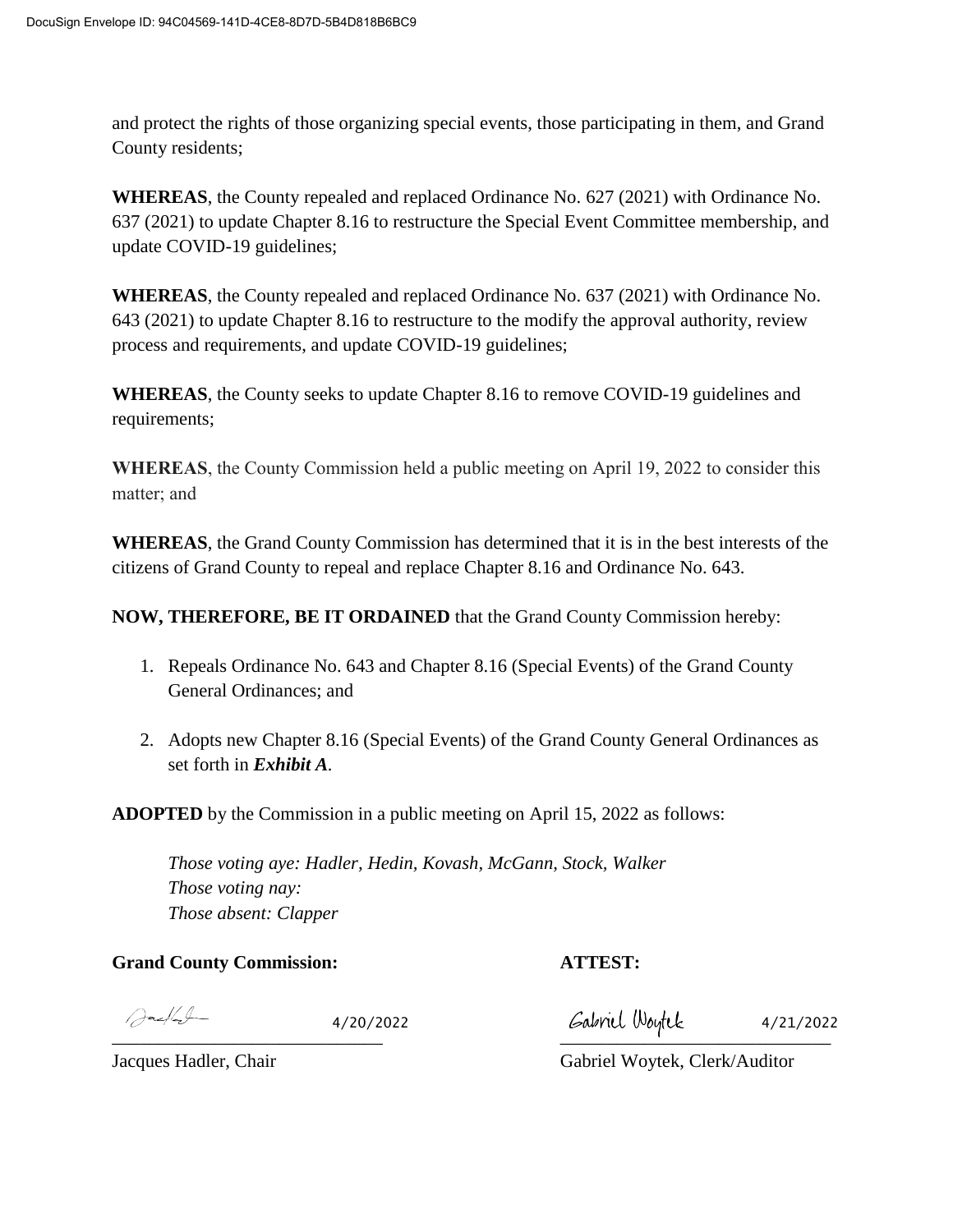## **EXHIBIT A**

**Chapter 8.16 Special Events**

**Sections: 8.16.010 Purpose and Intent 8.16.020 Severability 8.16.030 Definitions 8.16.040 Permits Required 8.16.050 Exceptions 8.16.060 Sales Tax 8.16.070 Special Events Advisory Committee 8.16.080 County Commission 8.16.090 Application Requirements 8.16.100 Fees 8.16.110 Application Review Procedure 8.16.120 Conditions 8.16.130 Grounds for Denial 8.16.140 Enforcement 8.16.150 Remedies and Penalties 8.16.160 Post Event Evaluation 8.16.170 Constitutional Right**

### **8.16.010 Purpose and Intent**

It is the purpose of Grand County to regulate assemblage of people requiring mitigation of impacts to the health, safety, peace, comfort and welfare of all persons in Grand County, residents and visitors alike.

### **8.16.020 Severability**

If a provision, clause, sentence, or paragraph of this chapter or application thereof to any person or circumstances shall be ruled invalid, such ruling shall not affect the other provisions or applications of this chapter, and to this end the provisions of this chapter are severable.

If any provision of this Chapter conflicts with any state or county executive or public health order or other temporary regulation, the latter shall govern.

#### **8.16.030 Definitions**

A. "Cost Recovery Surcharge" shall mean a project specific fee to recover costs incurred by Grand County for event-related public safety, utilities, traffic control, and parking, and which may also include or incorporate charges which would otherwise apply for land use permits, building permit fees, temporary structure permits, or other applicable charges.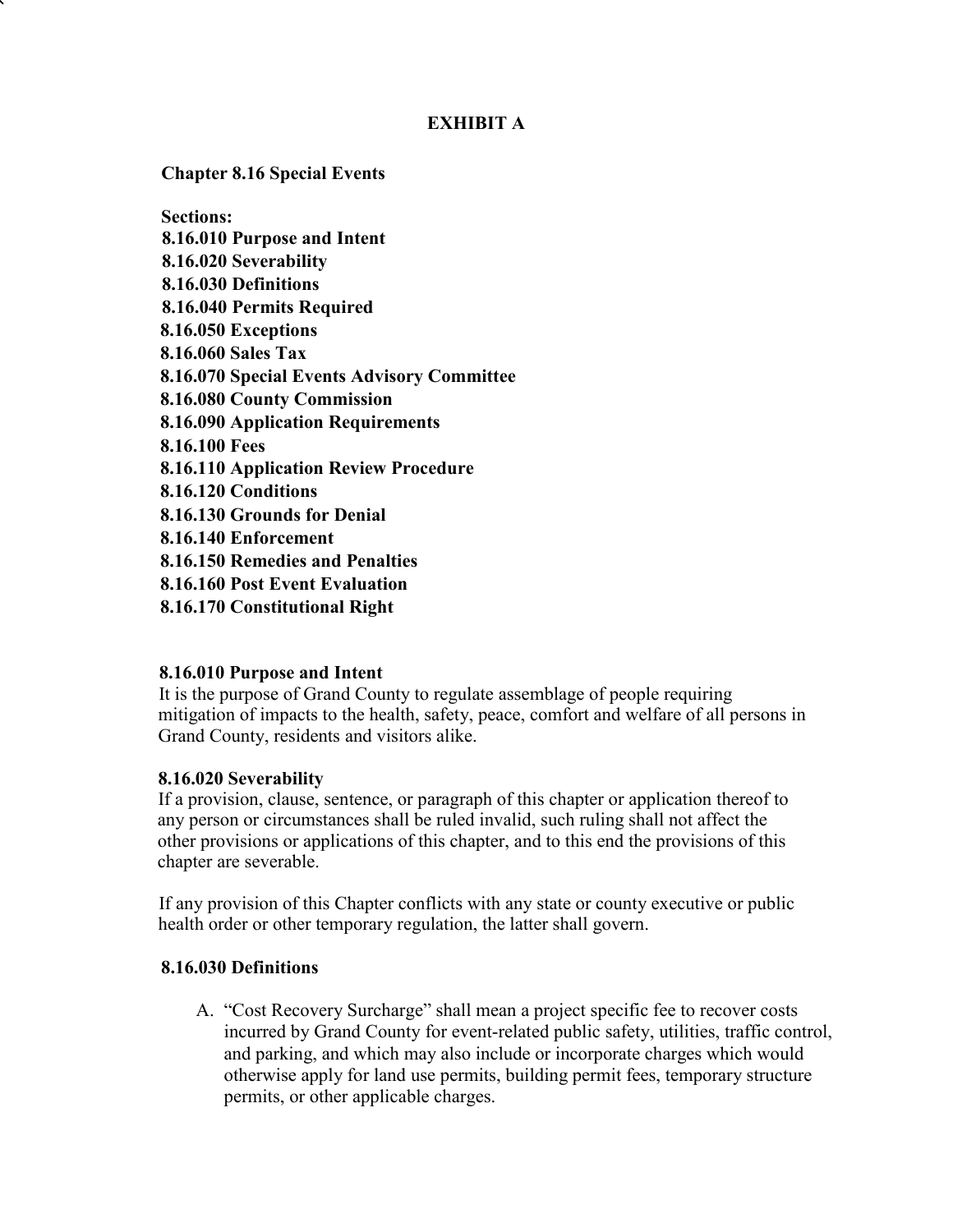- B. "Committee" shall mean the Special Events Advisory Committee, the composition, duties and obligations of which are set forth in Section 8.16.070.
- C. "Daily Total Attendance" shall mean and include all registrants, spectators (including family of or crew for the registrants), staff (including agents and subcontractors), volunteers, vendors, and any other participants.
- D. "Permittee" shall mean the applicant for the Special Event, as hereinafter defined, becomes the Permittee when the Special Event permit is signed by the Clerk/Auditor, as defined in Section 8.16.100, County Commission as defined in Section 8.16.080, or other designee of the County.
- E. "Processing Department" shall mean the Economic Development Department ("ED") for events in the county or Old Spanish Trail Arena ("OSTA") for events at the facility.
- F. "Referral Agencies" shall mean Grand County Planning and Zoning, Roads, Building, and Economic Development Departments; Utah Department of Transportation; Utah Highway Patrol; Grand County Sheriff's Office; Moab City Police Department; Grand County Emergency Medical Services; Moab Valley or Thompson Fire Protection Districts; Southeast Utah Health Department; Utah Division of Alcoholic Beverage Control; City of Moab; Town of Castle Valley; San Juan County; federal and state land management agencies; and other agencies the Committee deems appropriate.
- G. "Special Event" shall mean a sporting, cultural, entertainment, commercial, or similar gathering or activity, whether for profit or nonprofit, whether open to the public or not, whether located on private or public land (including trails), occurring for a limited duration not to exceed thirty (30) consecutive days; and:
	- i. Where Daily Total Attendance may exceed one hundred persons;
	- ii. Noise that is prohibited by Title 11 of the Grand County General Ordinances may be used or created (the "Noise Ordinance");
	- iii. The County Commission determines that the proposed event will result in identifiable impacts to county services or the health, welfare, peace, comfort, or safety of Grand County residents or visitors; or,
	- iv. Any event available to the public that requires the full or partial closure of a public right of way or use of public property.

By way of illustration but not limitation, Special Events include events where entrance fees are charged, retail sales are conducted, or vendors offer goods or services; races; concerts; dances; exhibitions; lectures; or a public assembly, such as a parade, rally, or celebration, whether open to the public or not. Special Event shall not include non-commercial family or youth events held in a County facility.

H. "Special Event Permit" or "Permit" means a certificate or other written approval sought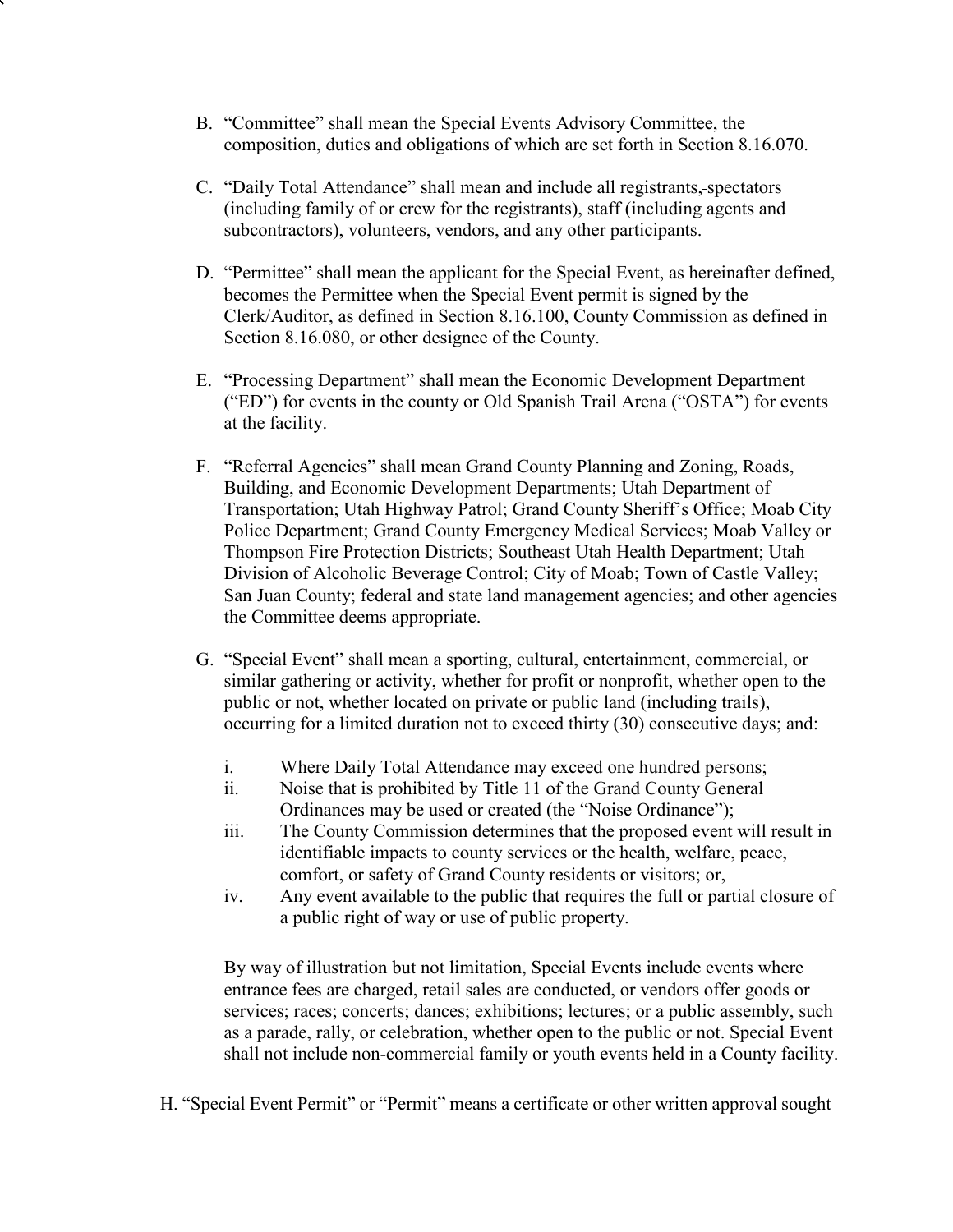by an applicant for an event as defined in this chapter, granted through the Grand County Commission or its designee, the Clerk/Auditor.

#### **8.16.040 Permits Required**

Unless otherwise provided herein, no person, entity, organization, business, firm or other establishment may conduct, organize, establish, institute, operate or sponsor a Special Event in unincorporated Grand County without first obtaining a valid written Special Event Permit issued by Grand County.

In addition, all Special Events shall operate under a valid Grand County business license, or temporary business license, pursuant to Title 5 of the Grand County General Ordinances, as amended.

#### **8.16.050 Exceptions**

Weddings, family reunions, neighborhood block parties, garage sales, conferences, and similar events held in a permitted permanent facility consistent with the facility's occupancy and design standards shall not require a Special Event Permit.

#### **8.16.060 Sales Tax**

With the exception of religious and charitable entities, all vendors participating in Special Events are required to obtain a Sales Tax Account Number from the Utah Tax Commission prior to application to the Special Events Committee. Religious and charitable entities shall submit proof of 501(c)3 entity status to the Grand County Clerk no less than thirty (30) prior to the Special Event.

Each Special Event Permitee is responsible for ensuring compliance with Utah State Tax Commission requirements. By way of illustration, but not limitation, admission fees, entrance fees, participation fees, tangible goods, merchandise, and prepared food are taxable sales sourced to the county and/or municipality in which the Special Event starts regardless of the location of the business entity or end location.

#### **8.16.070 Special Events Advisory Committee**

8.16.070.1 Membership. The County Commission hereby establishes a Special Events Advisory Committee comprised of the following persons or their designee:

> Commission Administrator or Associate Administrator; Economic Development Director; Old Spanish Trail Arena Director; County Attorney; Clerk/Auditor; One County Commissioner.

8.16.070.2 Duties and Obligations. Subject to Section 8.16.080 and the Governing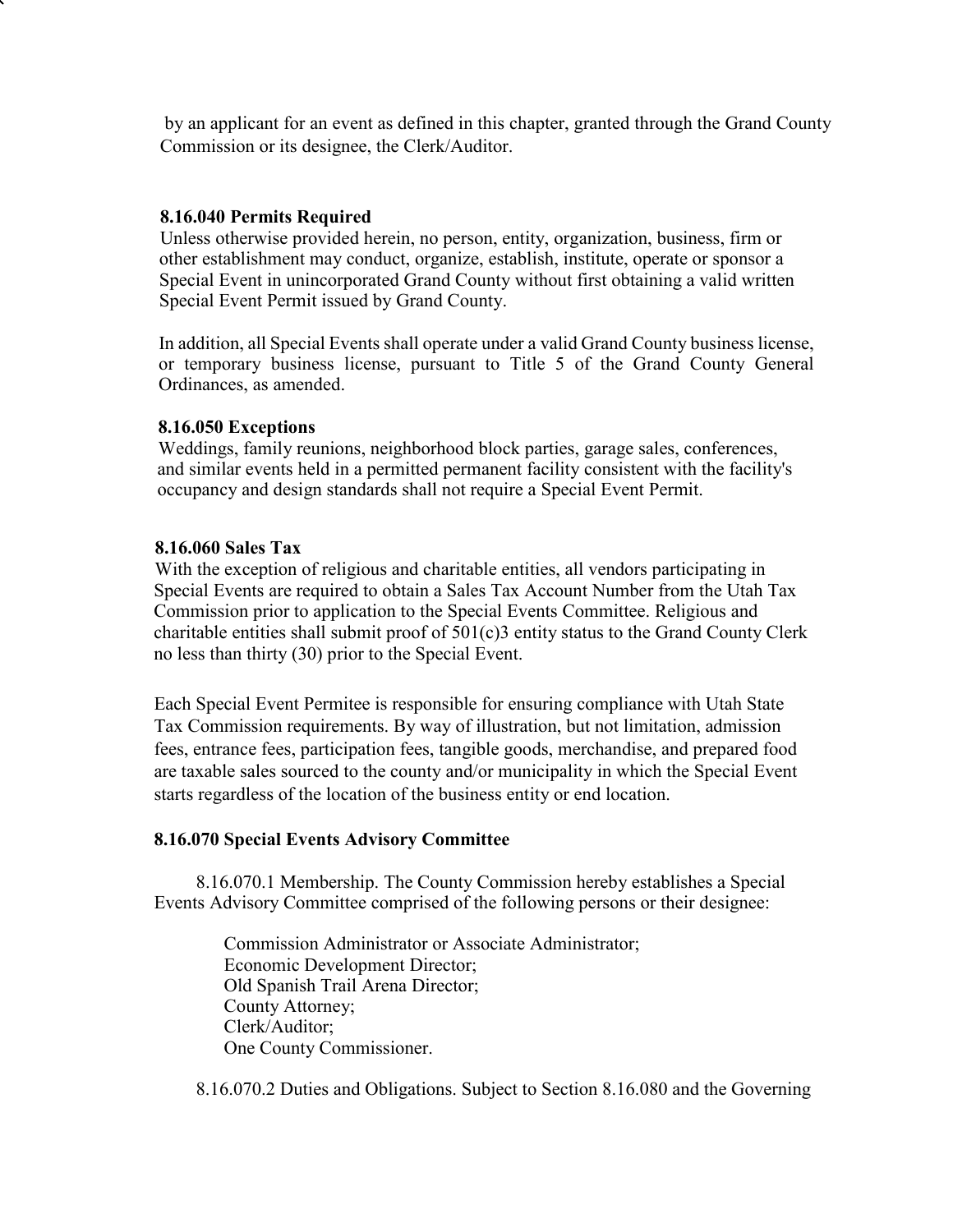Documents of the Committee, the Committee shall develop all necessary application forms and documents consistent with and required by this Chapter; review all applications; refer technical matters to the related Referral Agencies; and recommend application approval or denial, with or without conditions, to the Clerk/Auditor or County Commission.

8.16.070.3 Review Guidelines. The County Commission shall adopt Policies and Procedures to govern the Committee's review of special events applications, which Policies and Procedures shall require the Committee to determine whether the special event's economic, entertainment or recreational benefit to the County and its residents outweighs the impact to the County and its residents.

### **8.16.080 County Commission**

The County Commission has the authority to review, approve, or deny any application of interest to the Commission. The Committee shall refer the final approval of complete applications, as reviewed by the Committee, to the County Commission for additional review and final approval where the proposed Special Event:

- A. May significantly impact County services or present a considerable risk to the health, safety, peace, comfort or welfare of citizens;
- B. Requires approval of an exemption to the Noise Ordinance or a temporary land use not expressly permitted in the Grand County Land Use Code;
- C. Involves All-Terrain Vehicles as defined by the Utah Motor Vehicle Act;
- D. Is likely to draw in excess of one thousand (1000) Daily Total Attendance for all event locations per day with the; or
- E. Is likely to generate unbudgeted fiscal impact on the County (staff time, public safety, etc.).

8.16.080.1 Pre-Authorization Approval List. The Commission may approve a preauthorization list granting the Clerk/Auditor approval authority for applications otherwise require County Commission review under Section 8.16.080(D). In approving the pre-authorization list, the County Commission may consider the follow criteria:

- A. Event type;
- B. If the event is recurring;
- C. If the event and/or applicant are in good standing with the County;
- D. If the event is locally sponsored; and
- E. If the event is intended to be cultural, community/family, educational or historical.

The Committee may refer any other applications to the County Commission in its sole discretion.

# **8.16.090 Application Requirements**

All applicants shall provide the following information: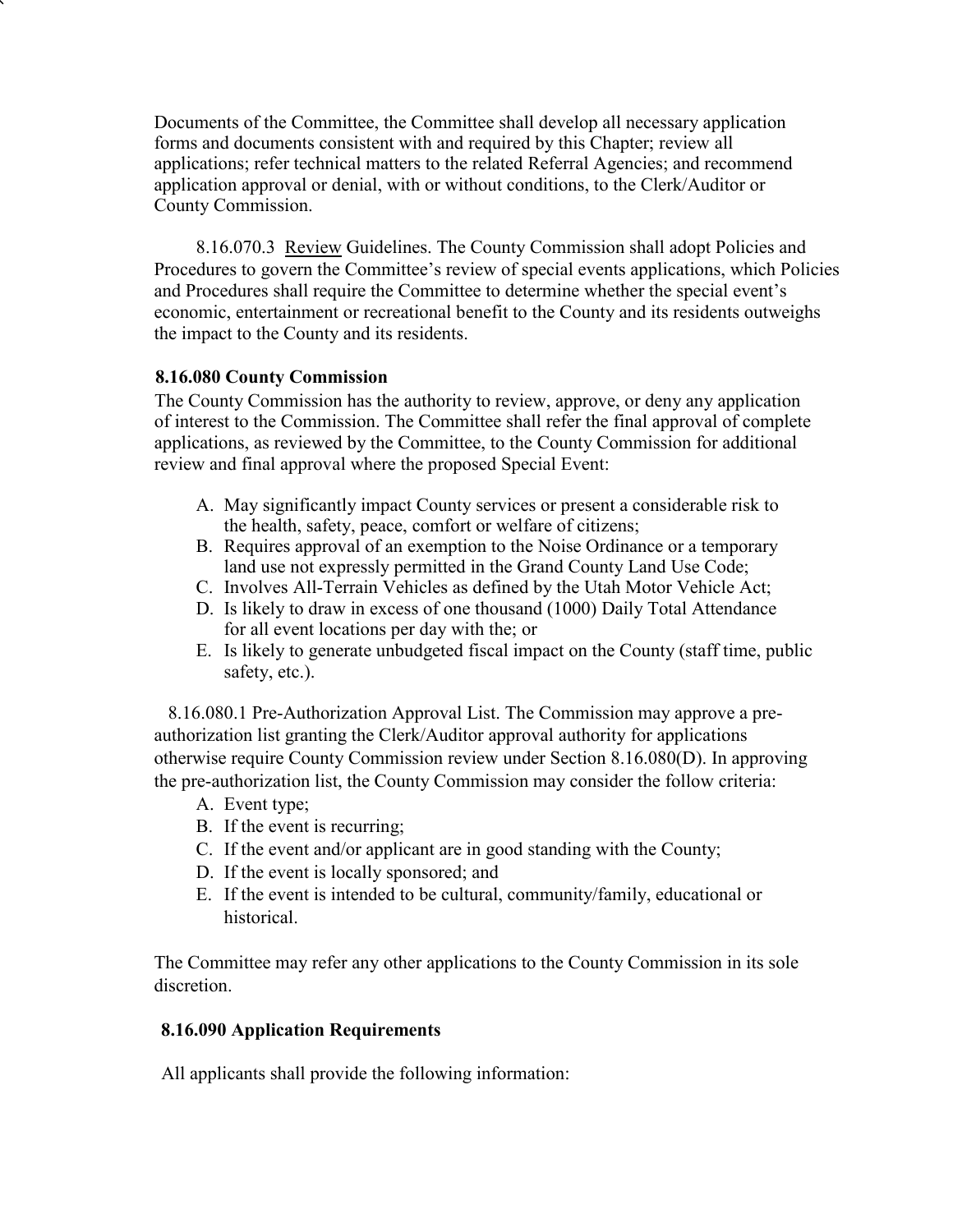- A. Special Events Application and Compliance Fee;
- B. Copy of Applicant's Business License;
- C. Copy of State of Utah Special Event Temporary Sales Tax License;
- D. Name, address, telephone number, and email address of Applicant and single point of contact for each day of Special Event;
- E. The proposed dates and times of operation of the Special Event;
- F. Description of Special Event, including description of all the anticipated elements such as signage, listing types of merchandise, types of food being prepared/sold, alcohol sales, types of live entertainment, sound systems, temporary power, amusement rides, inflatable devices, and/or fireworks;
- G. The proposed event location(s), including address or other identifying information, and for multiple event locations, the distance between them;
- H. The name, address, telephone number, and email address of property owner(s);
- I. Property owner(s) signature(s) authorizing the Special Event on the property;
- J. Anticipated number of total event attendance and average Daily Total Attendance:
	- i. registrants;
	- ii. spectators;
	- iii. staff;
	- iv. volunteers;
	- v. vendors (number and type); and
	- vi. any other participants;
- K. A Site Plan/ Detailed Course Map for each event location:
	- i. An outline of the entire event venue including the names of all streets or areas that are part of the venue and the surrounding area. If the event involves a moving route of any kind, indicate the direction of travel and all street or lane closures. No permanent paint shall be applied to public property for marking course routes;
	- ii. Location, type, number, and description of all temporary structures to be used in the event, including: stages, platforms, scaffolding, bleachers, grandstands, canopies, tents, booths, vehicles, and trailers. If semipermanent structures are to be included, applicant must supply specific information on how those structures will be anchored to the ground;
- iii. Location, type, and provider of solid waste, recycling, compost, waste diversion containers;
- iv. Location, type, and provider of restroom facilities;
- v. Location of operator's headquarters at the gathering;
- vi. Location of all beer gardens and cooking areas;
- vii. The location, size, and type of proposed audio, lighting, visual equipment, open fires or pyrotechnics;
- viii. Parking areas and overflow parking areas;
- ix. Shuttle plan;
- x. Entrance and exits;
- xi. Vendor stations;
- xii. Fencing and appropriate gates;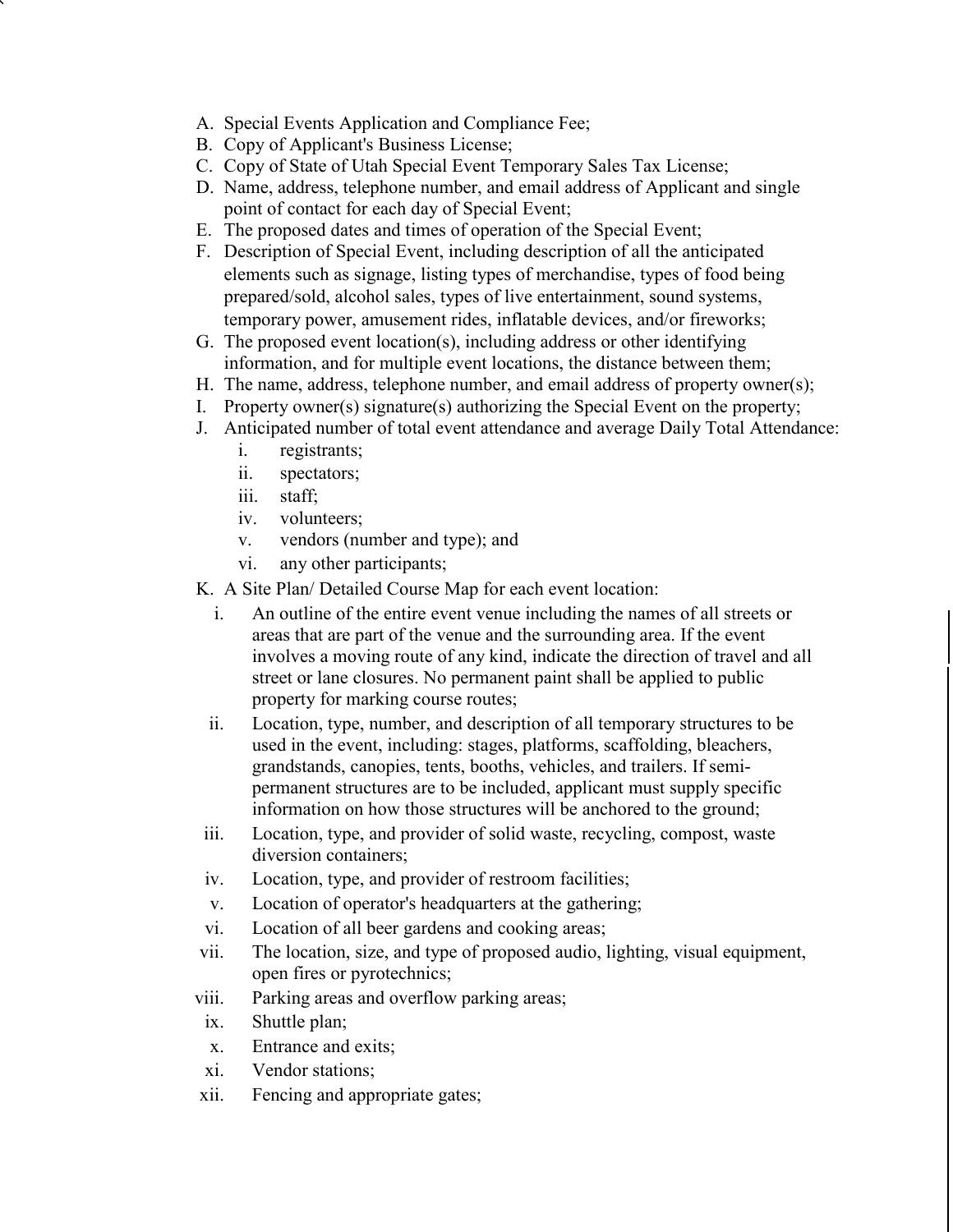- xiii. Security and parking personnel (if applicable);
- xiv. Generator locations and/or source of electricity; and
- xv. First aid and water stations.
- L. Sanitation service commitments, including the following minimum requirements: daily, compost, recycling and garbage pick-up, daily restroom hauling and cleaning, handwash replenishing, and waste diversion plan;
- M. Proof of insurance coverage naming Grand County as an Additional Insured in an amount not less than \$1 million per occurrence and \$2 million aggregate unless a lesser amount is approved in writing by the Commission Administrator or County Attorney;
- N. County Indemnification Agreement;
- O. Applicant's sales tax account number;
- P. Information concerning all admission fee charges, booth fees, rental charges, or similar information relating to fees generated by the event;
- Q. Any pertinent information requested by staff concerning impacts generated by the event including traffic control, security, emergency medical services, or other similar information;
- R. Pertinent coordination information such as required permits and approvals from the Referral Agencies;
- S. Contingency Plan considering any emergency plans, medical service, fire and police, residential notification and mitigation plan;
- T. If the special event occurs in the public right of way, a detailed plan identifying the anticipated route, street names, start/finish points, start/finish times, traffic control plans, traffic fixture locations, and anticipated street crossings; and
- U. If the special event involves Utah Department of Transportation ("UDOT") managed rights of way, a copy of the UDOT permit.

### **8.16.100 Fees**

- A. Application Fee: Each application shall be accompanied by the nonrefundable Application Fee established by the Grand County Consolidated Fee Schedule. The Application Fee shall be due regardless of location of the Special Event. The Application Fee is due and payable upon submission of an application. Applications shall not be deemed complete until the Application Fee has been paid. The payment of the Application Fee and/or the acceptance of fees by the County shall not constitute approval or otherwise be deemed to signify that the application is complete or appropriate in any manner.
- B. Compliance Fee: Special Events shall be subject to a Compliance Fee which reimburses the County for its costs to ensure compliance with the requirements of this Chapter and the Special Events Permit in the amounts established by the Grand County Consolidated Fee Schedule. Where an event is held in a County Facility, the Permittee shall pay the fees charged by the County for use of the facility or the Compliance Fee, whichever is greater. The Permittee shall pay the Compliance Fee at least thirty (30) days in advance of the Special Event.
- C. Sheriff's Fees: Special Events shall be subject to any applicable Sheriff's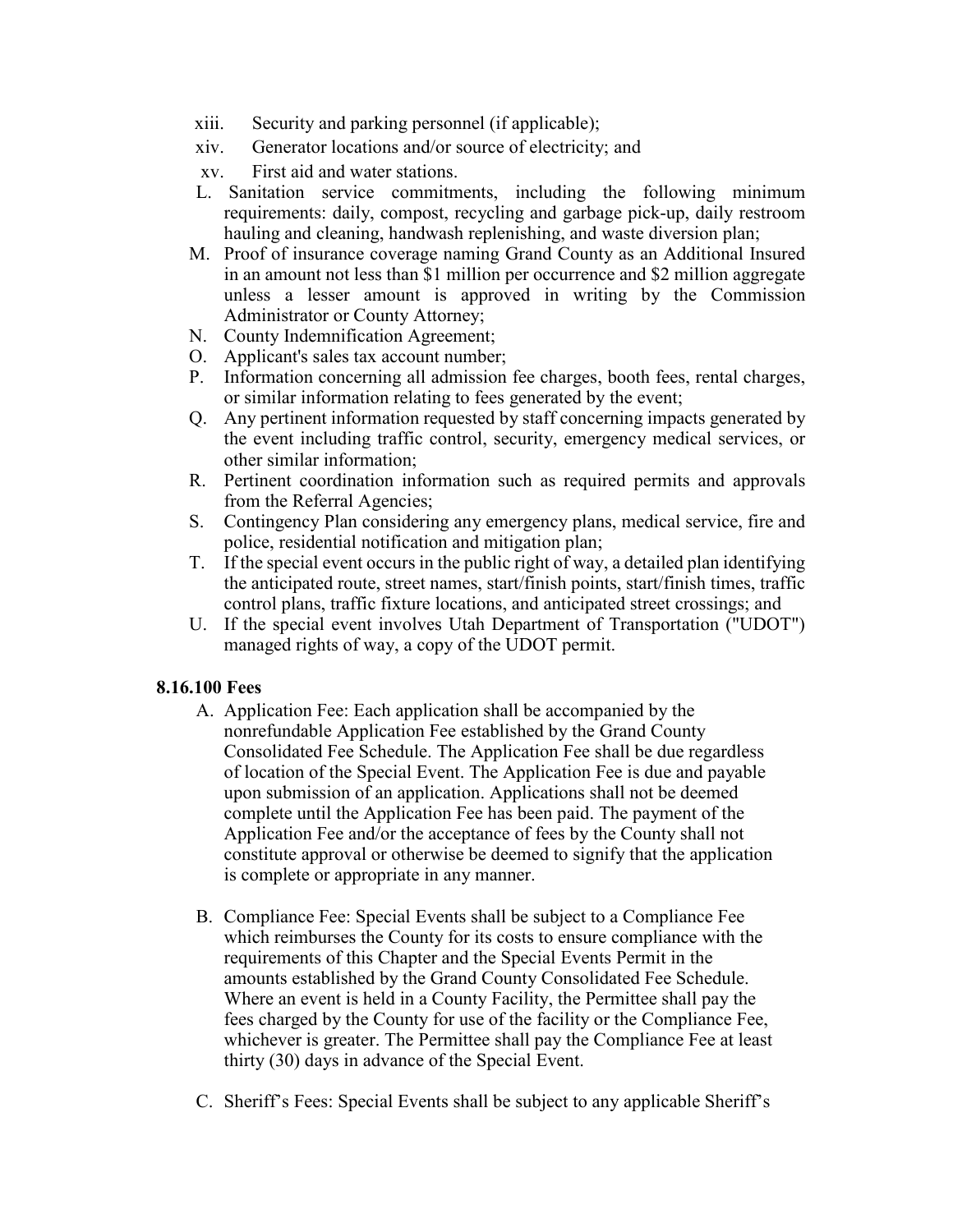Fees as established by the Grand County Consolidated Fee Schedule.

- D. Cost Recovery Surcharge: In addition to the Application and Compliance Fees, Special Events shall be subject to a Cost Recovery Surcharge proportionate to impacts and costs generated by the Special Event. The Cost Recovery Surcharge shall reimburse the County for unbudgeted expenses including but not limited to excess public services, staff time, or the like. The Permittee shall pay the estimated Cost Recovery Surcharge at least thirty (30) days in advance of the Special Event, which Cost Recovery Surcharge may be increased within sixty (60) days of the Special Event after invoice by the County in the event of unplanned impacts.
- E. Financial Security: The County Commission or Committee may require an applicant to post a cash deposit or other security with the County Clerk/Auditor for all estimated contingent costs prior to the issuance of a Special Event Permit, as a guarantee against fees, damages, cleanup, or loss of public property.

### **8.16.110 Application Review Procedure**

- A. Intent to Apply:
	- i. Applicants must submit an Intent to Apply to the appropriate Processing Department for approval of the dates desired for the Special Events. The Intent to Apply shall include a description of the event, proposed location, number of attendees, and event dates. Upon request of the Intent to Apply, the Processing Department shall approve the dates or work with the applicant to arrange alternative dates. Approval of dates by shall not constitute approval of the proposed Special Event and shall not be deemed a Special Event Permit.
- B. Initial Special Event Advisory Committee Review:
	- i. The Committee shall conduct an initial review of the Intent to Apply to determine if the proposed event is in compliance with local, state and federal laws as well as County Ordinances and Resolutions. The Committee shall all identify the approval authority as defined in Section 8.16.080. The Committee may identify additional conditions, requirements and/or request additional information. The Committee shall provide, in writing, through the Processing Department, approval to proceed with the application. If the event is non-compliant with local, state or federal, and/or County Ordinances or Resolutions, the Committee shall provide, in writing, through the Processing Department findings of fact regarding the denial.
- C. Application Submission:
	- i. Upon written approval to proceed with the application submission, the Processing Department shall work with the applicant to submit a complete Special Event Permit Application.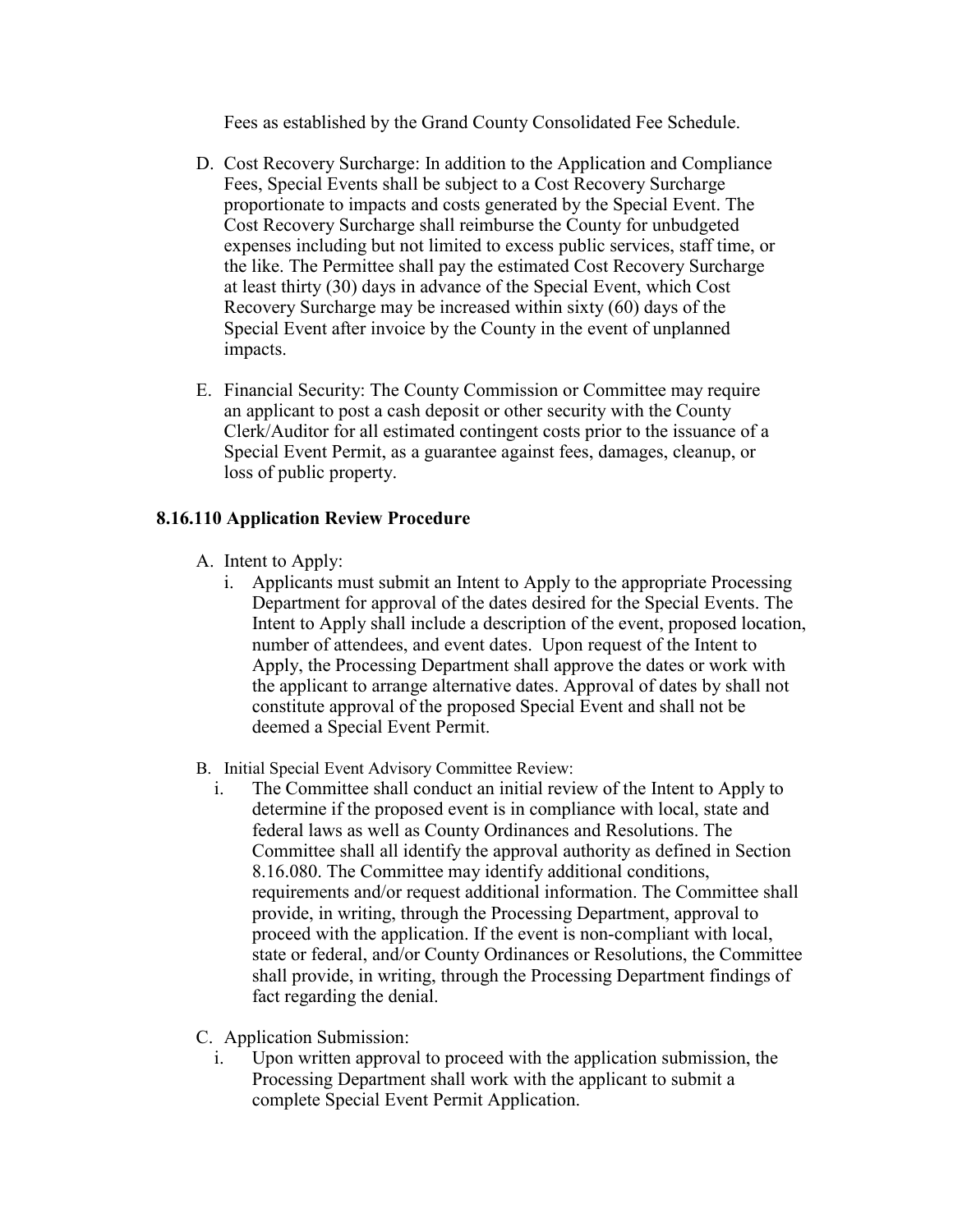- D. Referral Agency Review:
	- i. When the Processing Department confirms the application is complete, the application shall be reviewed by the Referral Agencies.
	- ii. Referral Agencies shall provide agency-specific approval or denial, with or without conditions within five (5) business days. The Processing Department may proceed to The Committee review without all Referral Agencies approval or denial after five (5) business days.
- E. Special Event Advisory Committee Application Review:
	- i. The Processing Department shall send the complete application to The Committee following the Referral Agency review.
	- ii. The Committee shall review the application and make a formal recommendation to the Clerk/Auditor or Commission to approve or deny the application, with or without conditions.
- iii. The Processing Department shall submit a permit with conditions for approval to the Clerk/Auditor or Commission for the necessary signature.
- iv. Upon signing of the permit, the Processing Department shall notify the applicant of approval or denial, with or without conditions, in writing to the applicant. The Processing Department shall send both the applicant and Referral Agencies a copy of the signed permit.
- F. Submission Deadlines:
	- i. The Intent to Apply shall be submitted to the Processing Department a minimum of one hundred and twenty (120) days in advance of the proposed Special Event. This deadline may be waived at the discretion of the Committee if a complete application is received, minimal impacts are anticipated, additional services or emergency response is not necessary or otherwise expected for the event, requested dates are available, and available staff time is adequate to fully process the application. The Committee may also require additional time if questions or concerns arise.

The Committee shall review the application for consistency and compliance with this Chapter and County law, including the Grand County land use zone and the General Ordinances. As necessary, the Committee may request additional information from the applicant and shall refer review of the application to the Referral Agencies as necessary.

G. The Committee shall provide a written recommendation for approval or denial (with or without conditions) to the Clerk/Auditor or Commission at least forty-five (45) days before the proposed Special Event.

H. A Special Events Permit authorized by this section shall be valid for the dates specified therein, subject to Section 8.16.120 below.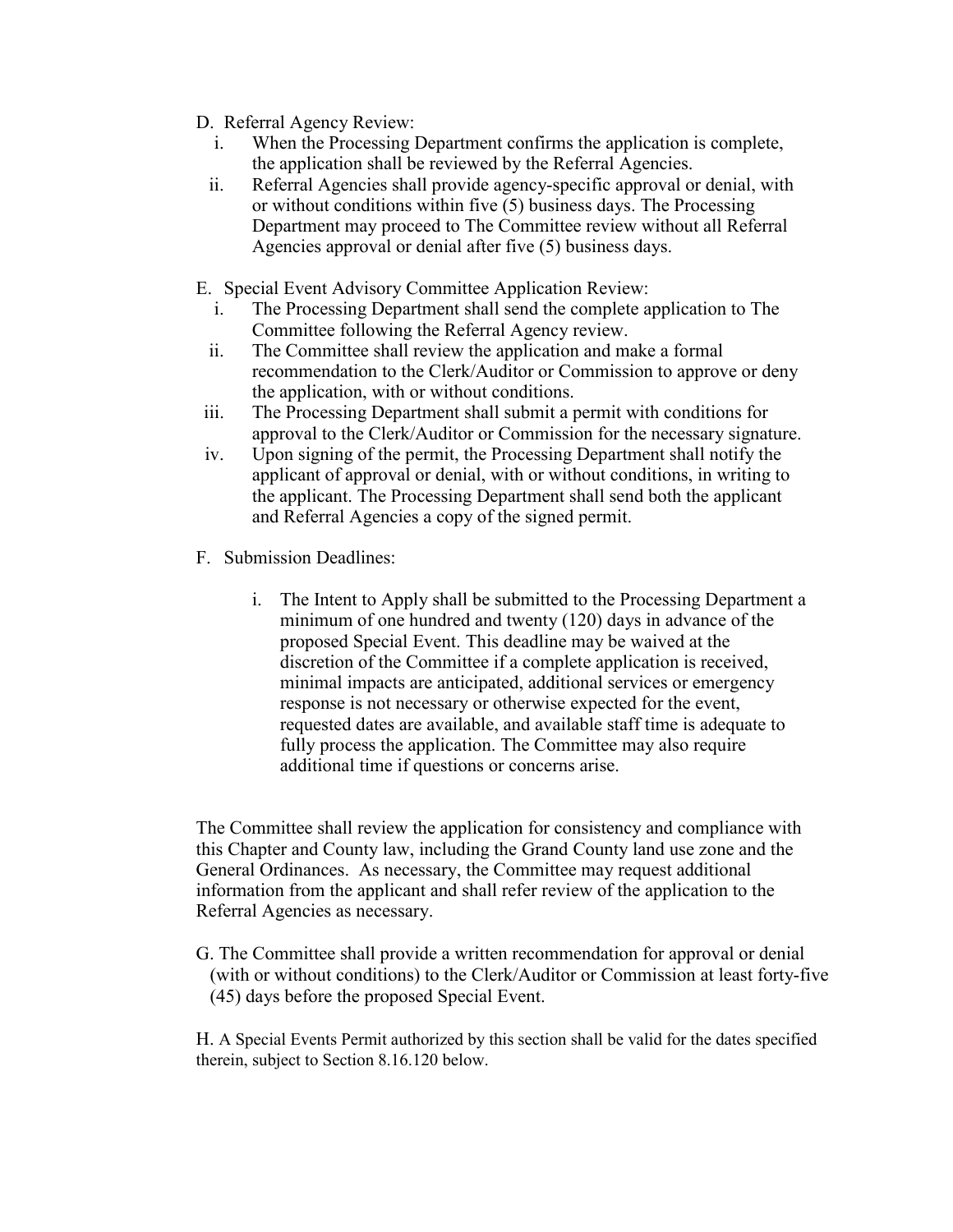# **8.16.120 Conditions**

The County Commission, the Clerk/Auditor, or the OSTA Director may impose conditions on the Special Events Permit to protect the health, safety, peace, comfort and welfare of Grand County residents and visitors. Conditions may include, but are not limited to:

- A. security requirements;
- B. Grand County Local Consent with approval conditional upon receiving DABC permit for alcohol;
- C. liability insurance and/or additional insurance coverage,
- D. damage deposit or surety bonds;
- E. cost recovery surcharge;
- F. additional indemnification and/or liability waivers;
- G. limits upon days or hours operation, number of participants, size and type of lighting, acreage and location, audio or visual equipment, or noise;
- H. provision of emergency medical, fire protection, and/or law enforcement services (such as vehicle escorts, crowd control, and/or traffic control);
- I. additional parking and/or traffic control;
- J. waste removal and sanitation; and
- K. other similar requirements to promote public health, safety, peace, comfort and welfare of Grand County residents and visitors.

The Permittee shall provide proof that all conditions are met at least thirty (30) days before the Special Event or the Special Events Permit shall be void and of no further force or effect.

# **8.16.130 Grounds for Denial**

A special event is a privilege. Thus, the Committee, or the County Commission may deny an application for a Special Events upon written Final Decision explaining the reasons for the denial, including but are not limited to:

- A. Applicant submits incorrect, incomplete, or false information;
- B. The proposed Special Event threatens or is incompatible with the public health, safety, peace, comfort or welfare of Grand County residents or visitors, including community or neighboring uses and morals, or may result in an unreasonable inconvenience or cost to the public;
- C. The zoning of the proposed event site does not permit the use contemplated by the applicant;
- D. Applicant refuses or fails to pay required fees or to comply with permit requirements or conditions;
- E. Impacts associated with the proposed Special Event cannot be mitigated;
- F. Applicant does not meet the deadlines and timelines required herein;
- G. The proposed Special Event places unreasonable competing demands on County resources and/or conflict in proposed date(s), time and location with a reoccurring Special Event that is in good standing with the Committee and/or has an established annual date or season;